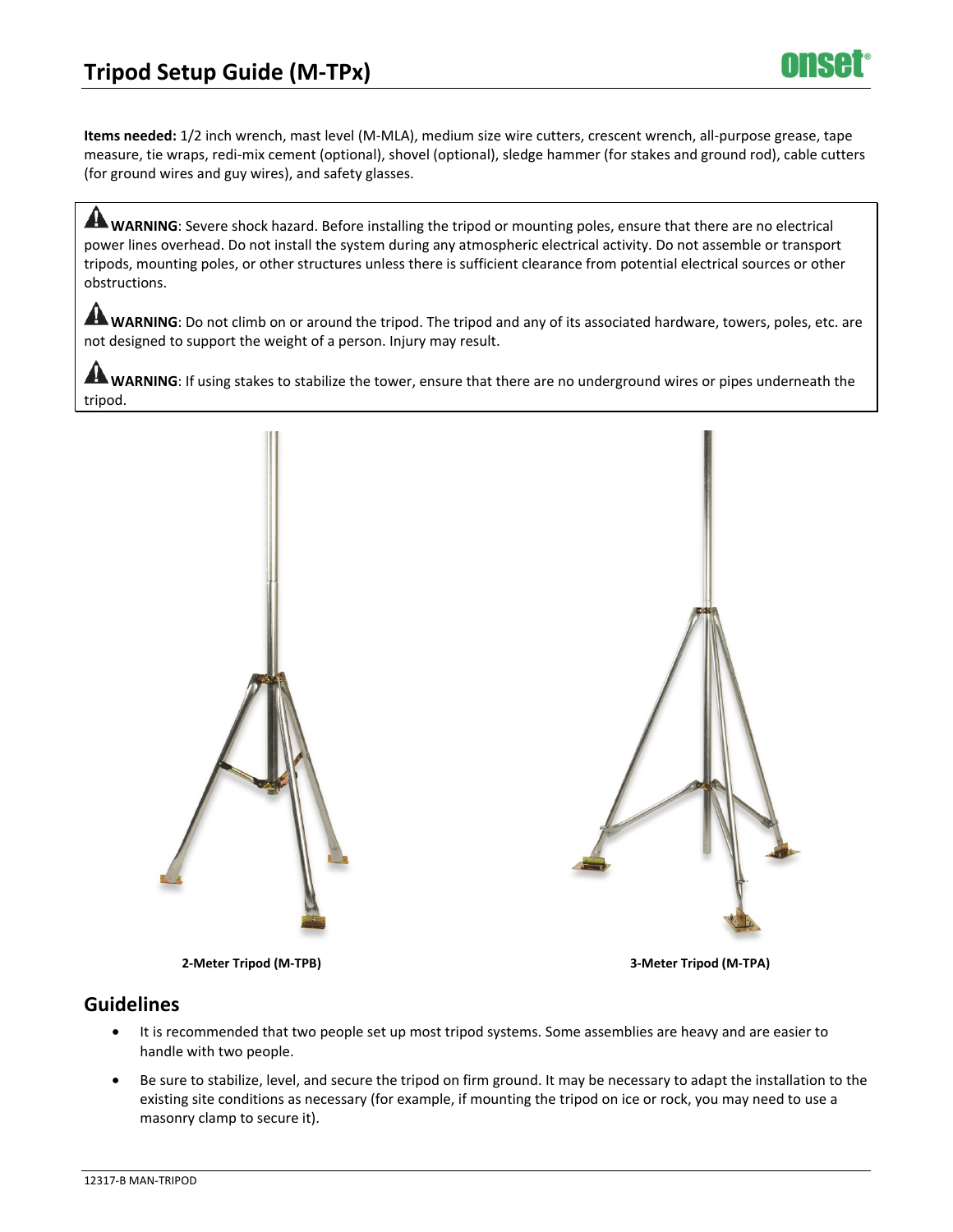# **2-Meter Tripod (M-TPB) Installation Instructions**

Set up the tower on level ground; there should be no ground slope. The legs on the 2-meter tower are non-adjustable for uneven surfaces. If the site you are using is not level, then you will need to either level it or use shims to level the tripod. Be prepared to dig if necessary.

## **Optional Mounting Accessories**

- 1/4 inch stake kit (M-SKB)
- Guy wire kit (M-GWA) with 1/2 inch stake kit (M-SKA)
- Grounding kit (M-GKA)

### **Steps**

- 1. Open the 2-meter tripod and place it in an upright position.
- 2. Using a 1/2 inch wrench, build six nut and bolt assemblies (5/16-18) like the one shown below with one nut partially screwed on the bolt.



3. Take one of the nut and bolt assemblies and insert it through a tri-clamp hole with the bolt head facing outward. Loosely install a nut on the bolt to the inside of the tri-clamp.



4. Install the remaining five nut and bolt assemblies in the same manner for both upper and lower tri-clamps. Make sure the bolt assemblies on the upper and lower mast tri-clamps leave enough room for the lower mast section to slip through.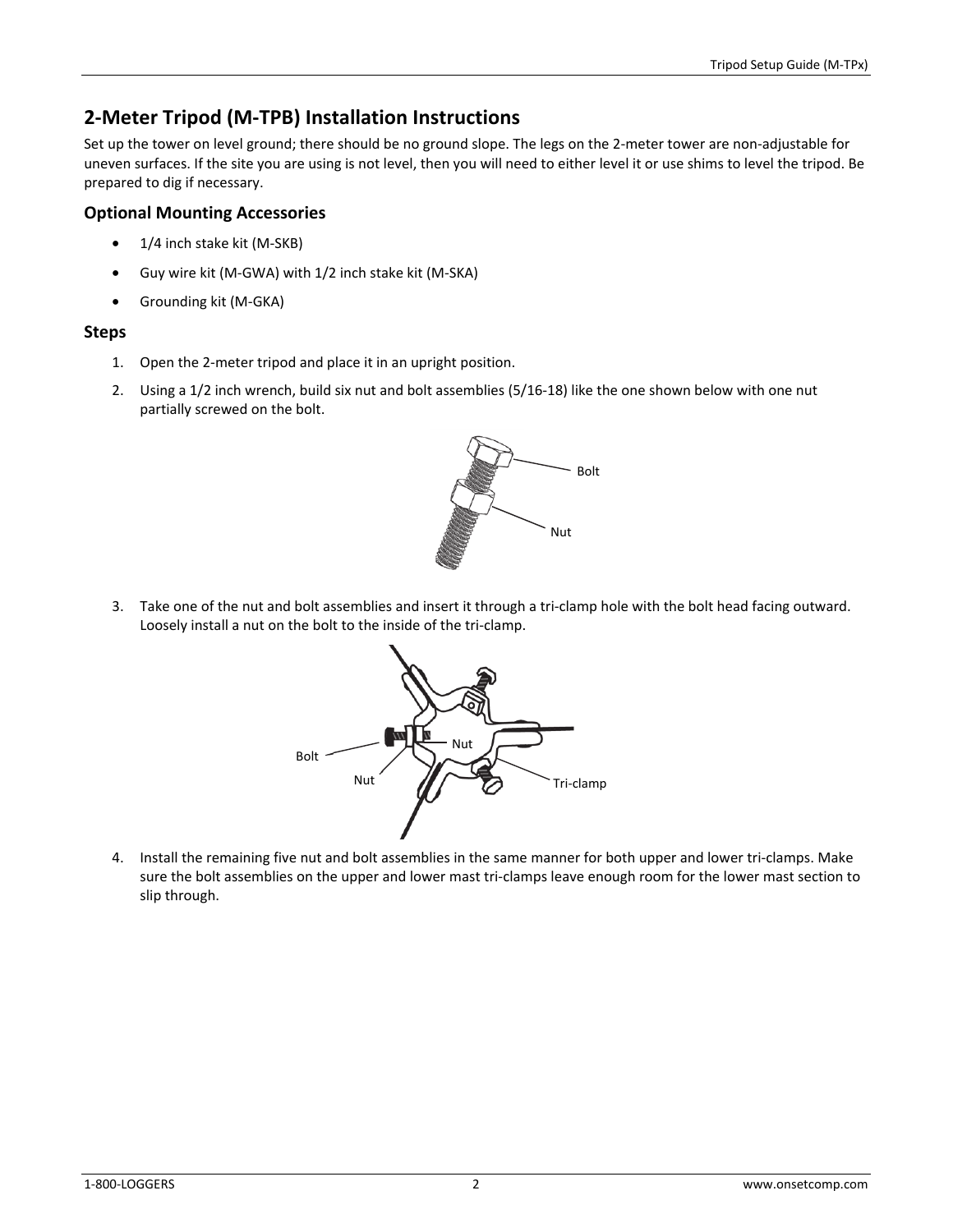5. Slide the lower mast from the top into the tri-clamps with the creased end of the mast facing up. The creases on the lower mast should face north and south.



- 6. Tighten the tri-clamp bolts by hand so that the mast is temporarily locked into position. **Note:** The lower mast can rest on the ground at this time. You will adjust the height of the lower mast later.
- 7. Because the tripod for the 2 meter configuration has non-adjustable legs, you must verify that the mounting surface area is level. If it is not, use shims or remove soil as needed. You can attach the mast level (M-MLA) to the mast to verify that it is vertical as you level the surface. You can also use the tri-clamp bolts to fine tune the vertical adjustment later after you adjust the height of the mast.
- 8. Secure the tripod. Use either the 1/4-inch diameter stake kit (M-SKB) or bolt the tripod to cement pads with 1/4 inch anchors. Install a stake or bolt through one of the holes on each of three tripod feet.
- 9. If site conditions (high winds, etc.) warrant or if you will be mounting a rain gauge or wind sensors on the tripod, use the guy wire kit (M-GWA). Instructions for installing the guy wire kit are later in this manual.
- 10. Go to page 7 for instructions on completing the installation.

## **3-Meter Tripod (M-TPA) Installation Instructions**

The maximum ground slope is 13 degrees. The legs on the 3-meter tower allow for limited adjustment on uneven ground. Be prepared to dig if necessary if the slope is significant.

### **Optional Mounting Accessories**

- Guy wire kit (M-GWA); attach to tripod leg or with 1/2 inch stake kit (M-SKA)
- Grounding kit (M-GKA)

### **Steps**

1. Using a 1/2 inch wrench, build six nut and bolt assemblies (5/16-18) like the one shown below with one nut partially screwed on the bolt.

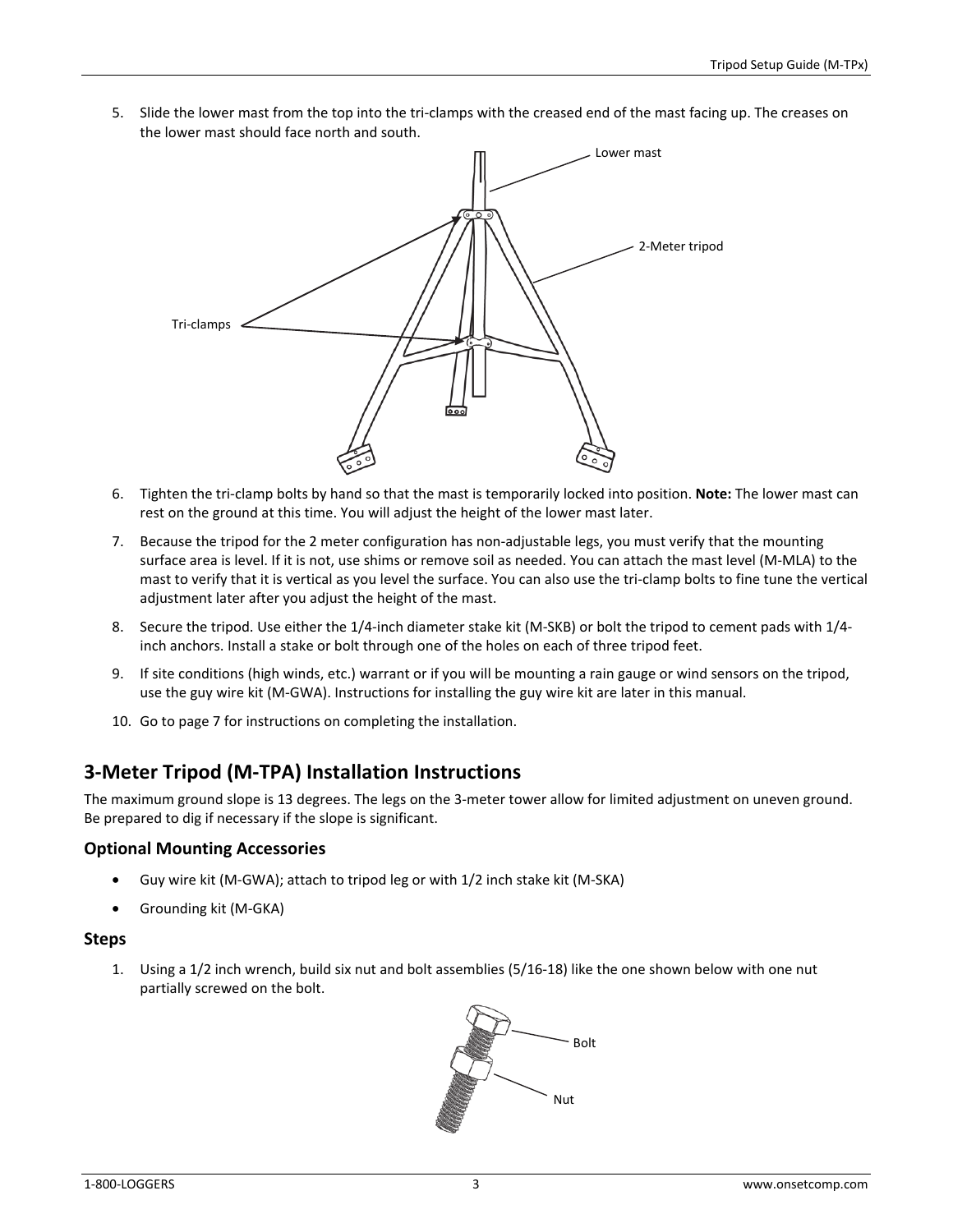2. Take one of the nut and bolt assemblies and insert it through a tri-clamp hole with the bolt head facing outward. Loosely install a nut on the bolt to the inside of the tri-clamp.



- 3. Install the remaining five nut and bolt assemblies in the same manner for both upper and lower tri-clamps. Make sure the bolt assemblies on the upper and lower mast tri-clamps leave enough room for the lower mast section to slip through.
- 4. Using 5/16 inch nuts, attach the three anchor plates to the three tripod foot brackets with the large holes to the outside. Tighten the nuts securely.
- 5. Attach the three leg U-bolts with saddle clamps, one each onto the outer legs about 20 cm (8 inches) up from the anchor plates.



6. Open the 3-meter tripod and place it in an upright position.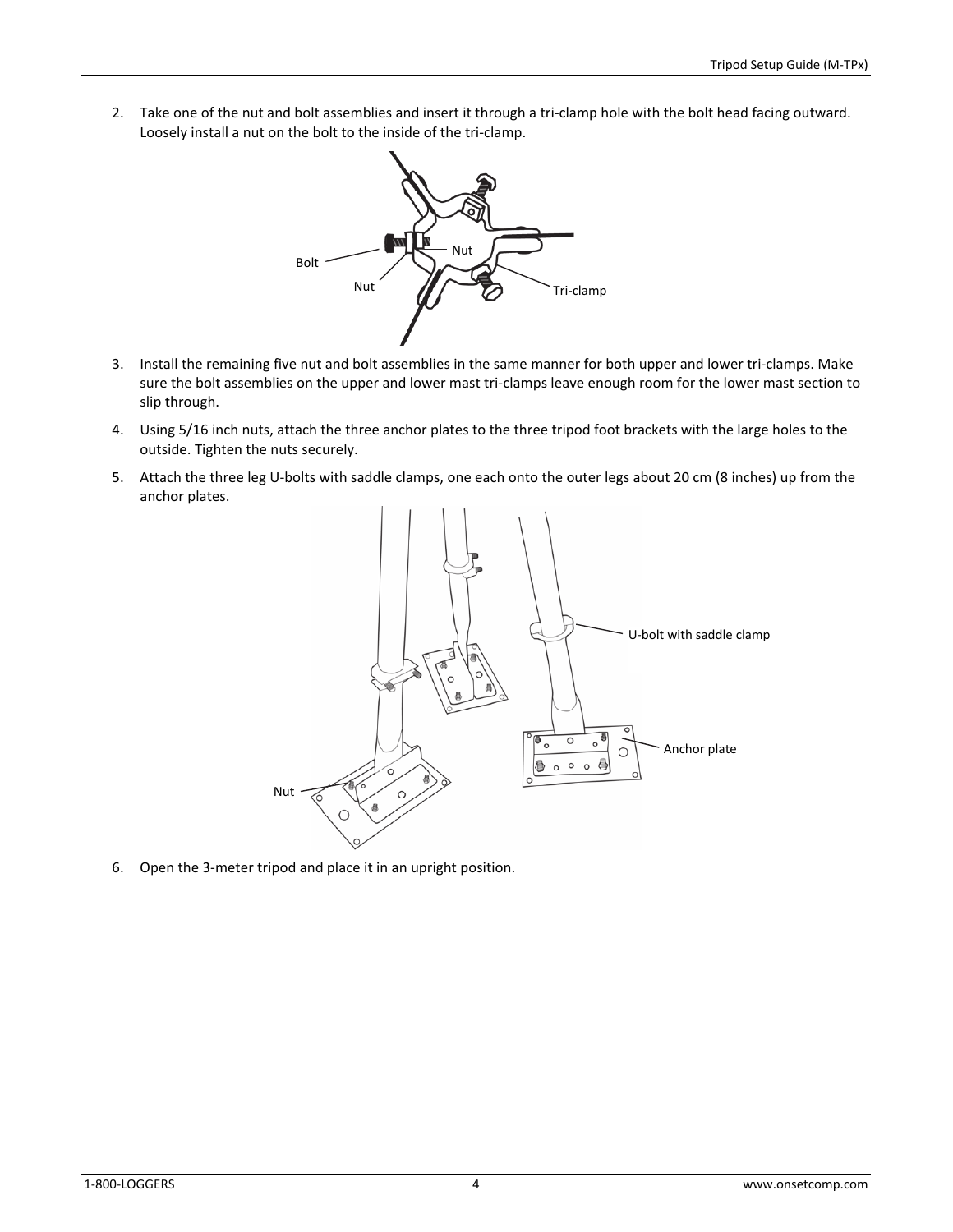7. Unfold the leg brace assembly and place the assembly flat on the ground.



8. Attach each of the three inner legs to each of the leg U-bolt assemblies (5/16-18 inch) using the inner stud of the U-bolt. To attach each inner leg, remove the nut from the inner stud, slide the leg over the stud, and then tighten the nut finger tight.

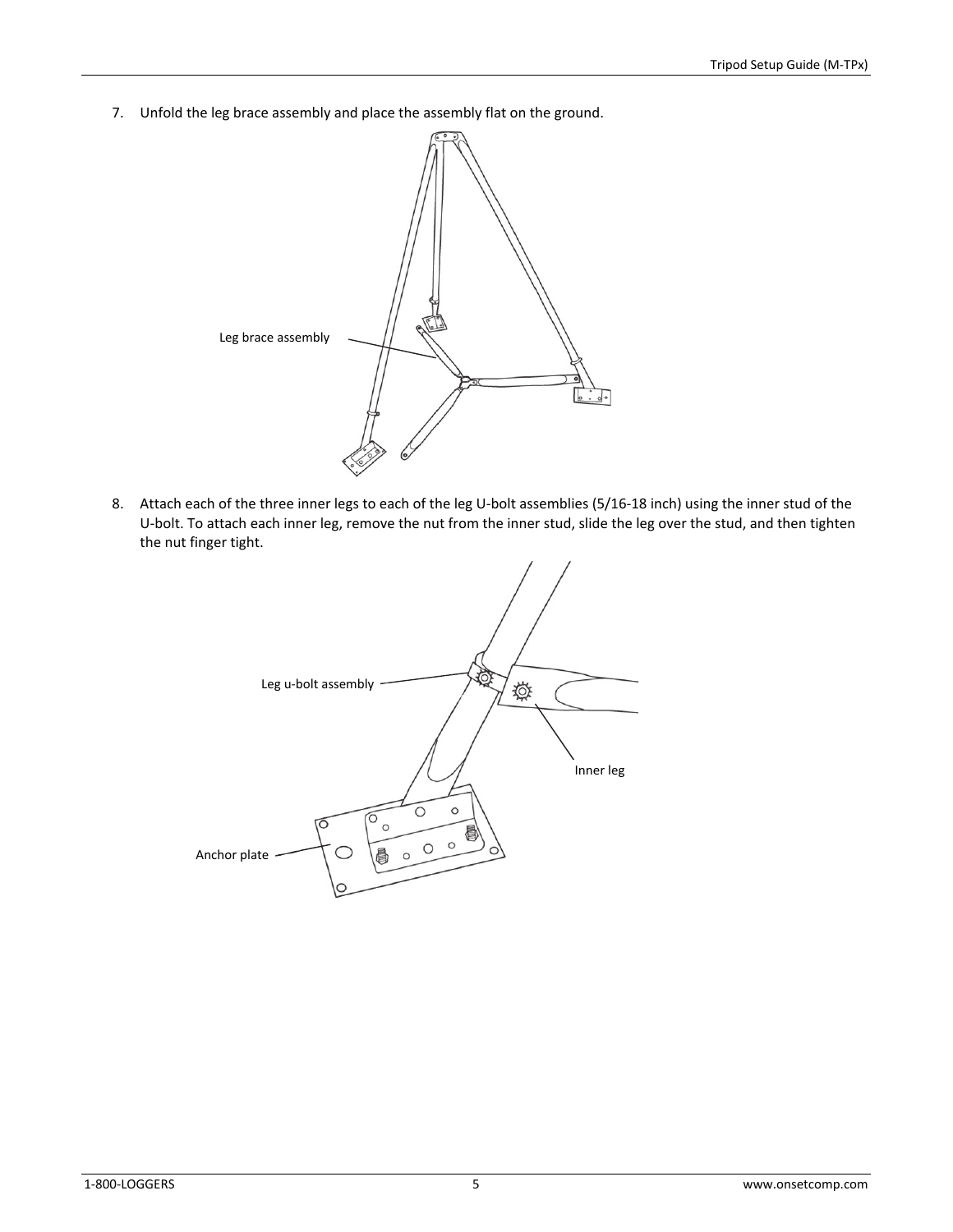9. Loosen the three lock nuts on the bolts on the upper and lower mast tri-clamp assemblies. Back the three bolts out of the upper and lower mast tri-clamp assemblies so that the lower mast section can be slipped down through the upper mast tri-clamps and into the lower mast tri-clamp with the creased end of mast facing up. When the lower mast section is installed, hand-tighten the upper and lower mast tri-clamps.



- 10. Install the mast level (M-MLA) on the lower mast as shown in the previous figure.
- 11. When the tripod is oriented on the site, secure one of the three tripod legs to its mounting location and tighten the U-bolts on this leg.
- 12. Adjust the second leg to level in one direction and secure this leg.
- 13. Use the third leg to adjust the mast close to level.
- 14. When the mast is close to being level, secure the third leg.
- 15. Fine tune the mast level by sliding the U-bolts slightly up or down. Tighten all three leg tri-clamps using a 1/2 inch wrench. Again, verify that the mast is level.
- 16. After checking level and orientation, tighten all upper and lower mast U-bolts and lock nuts.
- 17. Orient the lower mast creases so they face north and south.
- 18. Secure the tripod. Use either the 1/2-inch diameter stake kit (M-SKA) or bolt the tripod to cement pads with 1/2 inch anchors. Install a stake or bolt through one of the holes on each of three tripod feet.
- 19. Tighten the tri-clamp bolts so that the mast is locked into position. Note the lower mast should be about 8 inches (20 cm) above the ground at this time (assuming that if you are using the wind sensor, you want it to end up at 3 meters or almost 10 feet).
- 20. If site conditions (high winds, etc.) warrant or if you will be mounting a rain gauge or wind sensors on the tripod, use the guy wire kit (M-GWA). Instructions for installing the Guy Wire Kit are later in this manual.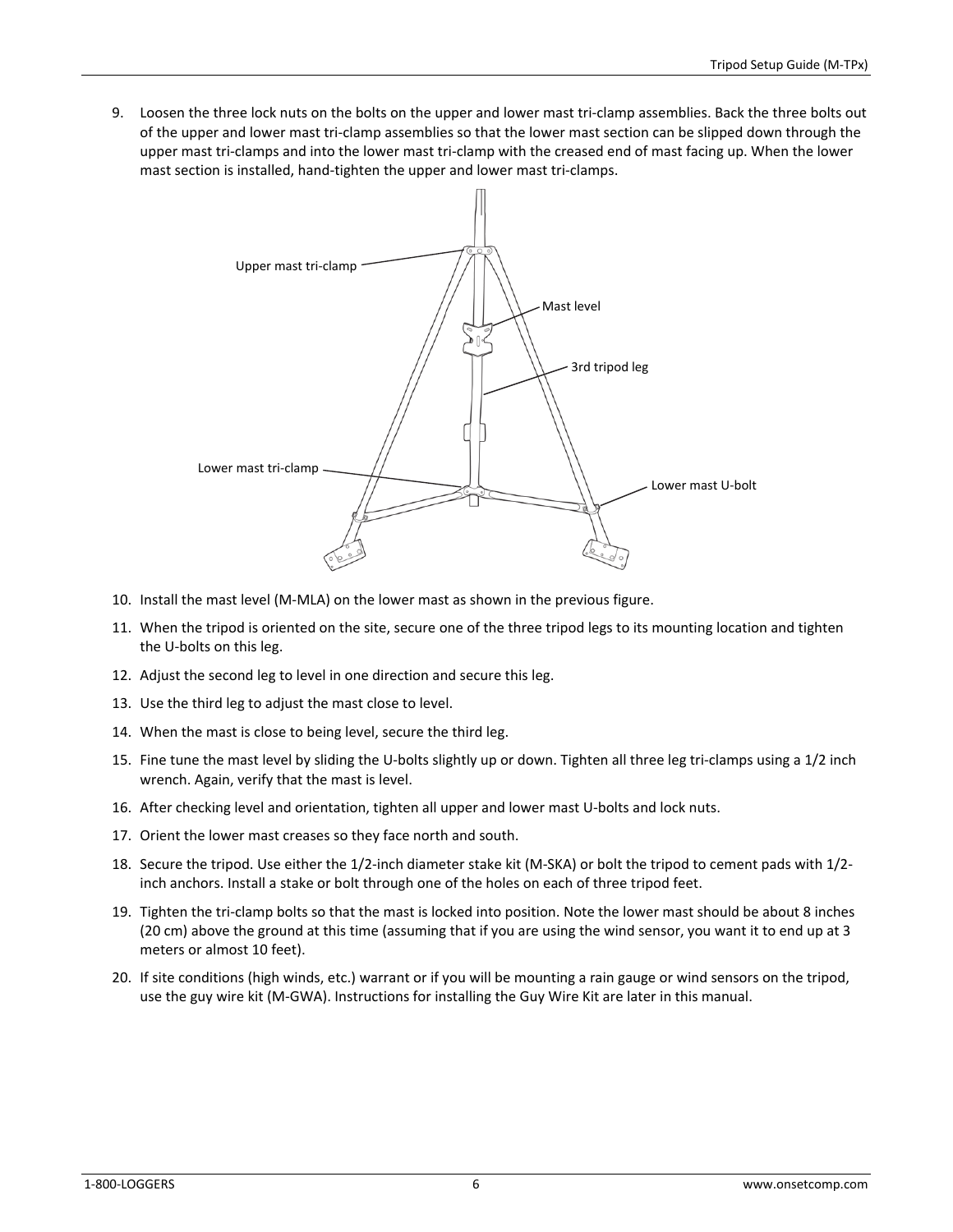## **Complete the Installation**

To finish the tripod assembly, follow these sections.

## **Install the Grounding Kit (M-GKA)**

- 1. Attach the ground wire to the lower mast of the tripod using the U-bolt assembly delivered with the grounding kit.
- 2. Slide the ground rod clamp over the ground rod prior to driving it into the ground. This allows you to work with the clamp before the top of the rod is damaged from impact.
- 3. Using a sledgehammer, drive the ground rod into the ground as close as possible to the lower mast of the tripod.
- 4. Attach the ground wire to the ground rod. Cut off excess cable length and discard or recycle.
- 5. Tighten the clamp bolt.



## **Install the Cross Arm (if used) and Sensors**

Install the cross arm using the instructions in this section and mount the sensors per the instructions in the sensor manuals. While installing these, consider temporarily attaching the upper mast to the tripod base so that you can work on the upper mast while it is resting on the base of the tripod as shown below. Stand the upper mast upright and tie a cable tie to one leg brace and one leg of the tripod using the cable ties supplied. Remove the cable ties when the upper mast is ready for mounting.

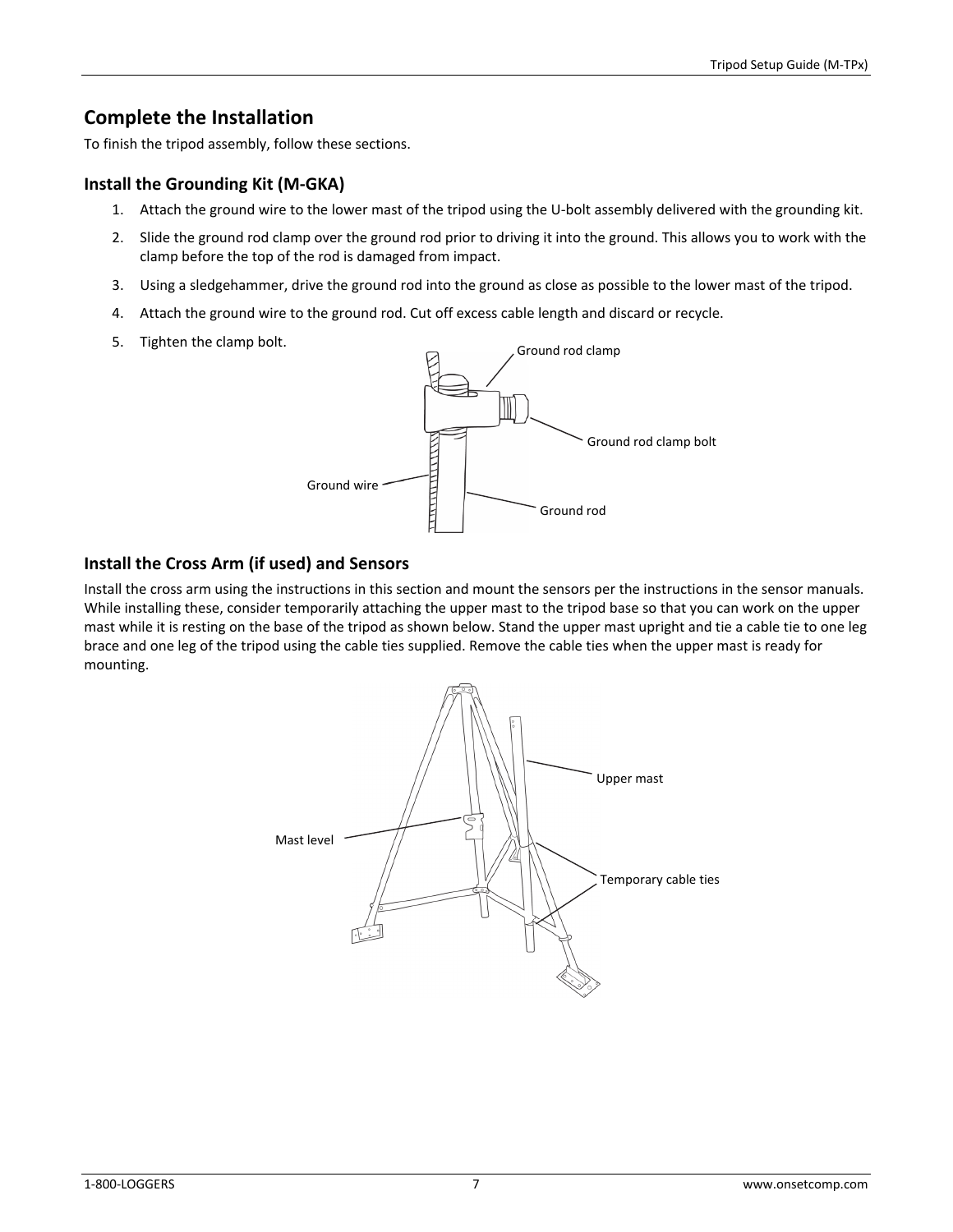#### *Steps for Cross-Arm Assembly*

- 1. Attach the cross arm to the upper mast using the two 1/4-20 x 2-3/4 inch hex head bolts. Mount the cross arm on the side opposite the dimple (at the bottom of the upper mast) with the word "TOP" on the upper surface of the cross arm. Note: The diagram below shows a half cross arm. For a full cross arm, the mast is positioned in the center.
- 2. Pass the two bolts with flat washers on them through the two holes on the cross arm and through the two holes at the top of the upper mast. Install a lock washer and nylock nut on each bolt. Do not securely tighten the bolts yet.
- 3. Install the mast plug into the upper mast top with the slot facing down and going over the two bolts. **Note:** After the mast plug is installed, it should be flush with the top of the mast.
- 4. Tighten the two nuts equally.



### **Mount the upper mast to the lower mast**

It is recommended that two people work together to attach the upper mast to the lower mast.

- 1. Lightly grease the creased (upper) end of the lower mast.
- 2. While holding the upper mast securely, cut any cable ties that were temporarily holding the upper mast to the lower mast.
- 3. Slide the upper mast onto the lower mast with the dimple going into the crease and oriented north if you are in the northern hemisphere, and south if you are in the southern hemisphere.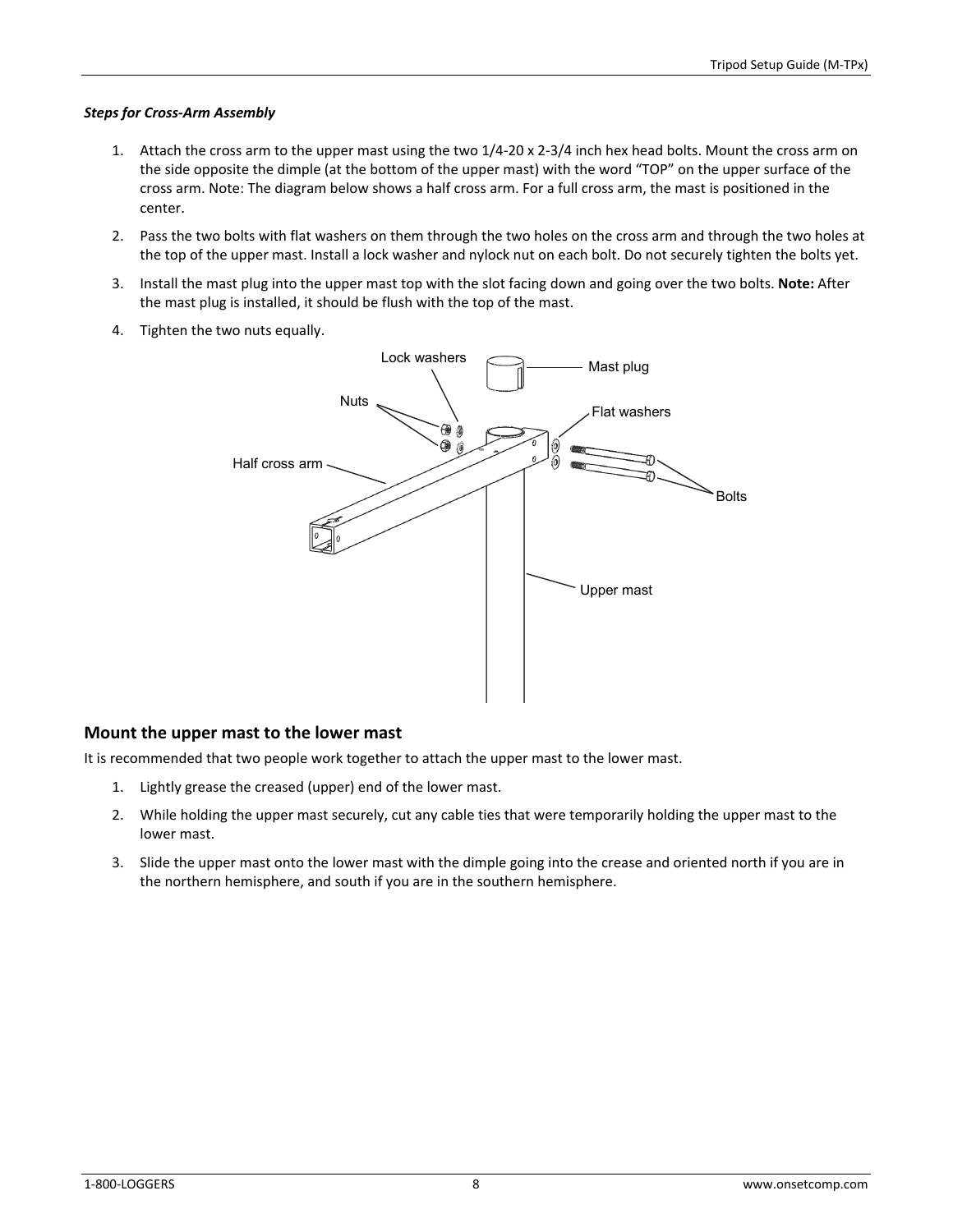4. When the upper and lower masts are aligned, install the 1-5/8 inch U-bolt assembly onto the upper mast, placing it just above the dimple (about 2.5 cm or 1 inch from the upper mast bottom). Tighten the clamp.



### **Install the Guy Wire Kit**

For the 2-meter tripod, attach the guy wires to three 1/2 inch stakes (M-SKA), which should be spaced evenly around the tripod at a distance of 3 to 4 m (10 to 13 ft) from the mast. For the 3-meter tripod, you can attach the guy wires to stakes or the tripod leg.

- 1. Attach the upper mast tri-clamp to the upper mast. Orient the eyebolts on the upper clamp so they align with each tripod foot or a 1/2 inch stake.
- 2. Attach one end of the guy cable to one eyebolt on the upper mast tri-clamp. Open the wire clamp by loosening the screw on it. Place the clamp over the wire and tighten. Leave 2.5 cm (1 inch) of wire protruding from the clamp.